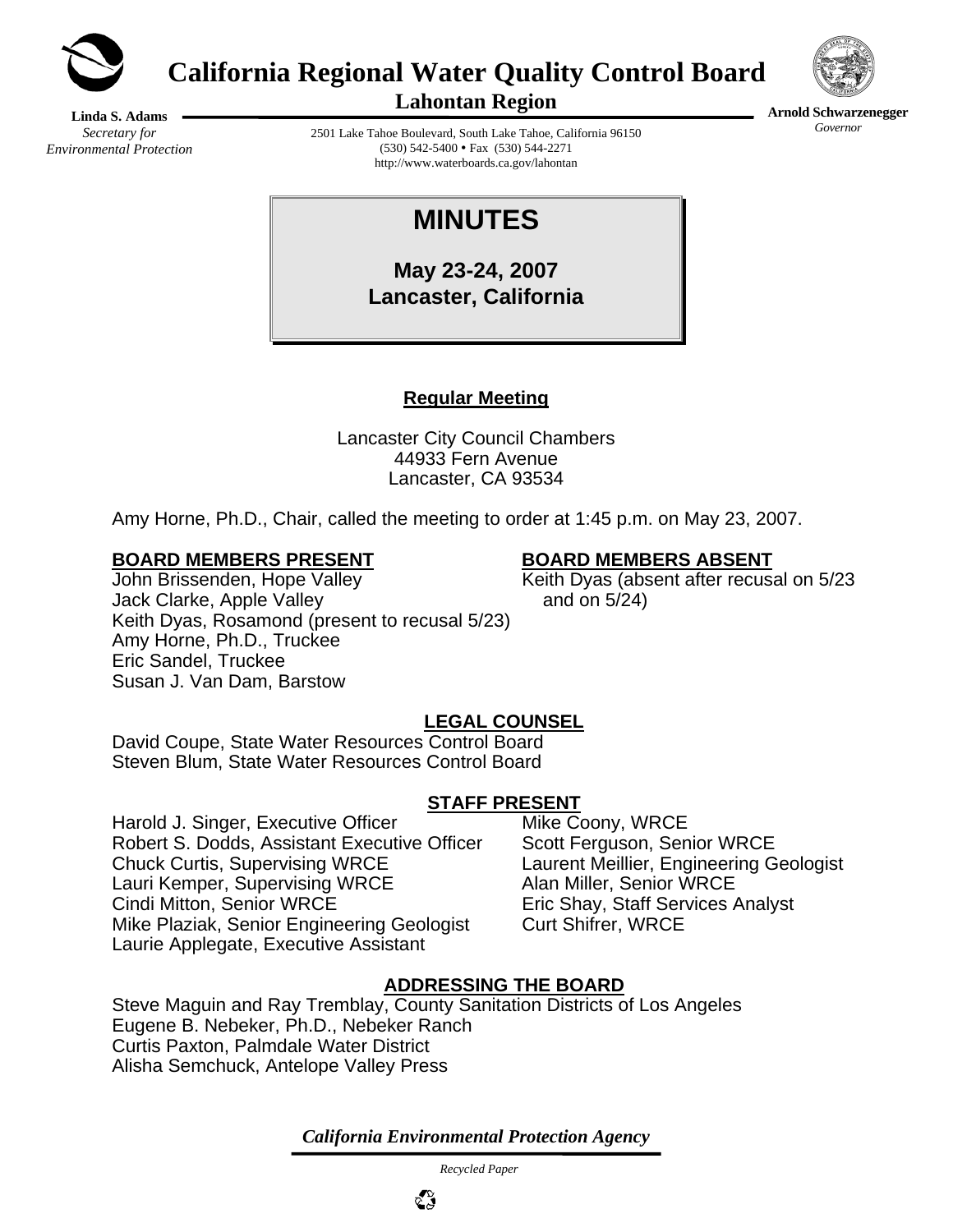## **1. CLOSED SESSION**

Board members met in closed session from 1:46 p.m. until 4:48 p.m. to discuss items 1g and 1h. The Board reconvened in open session at 4:49 p.m. and recessed for dinner.

#### **Regular Meeting, continued May 23, 2007 – 7:00 p.m.**

Amy Horne, Ph.D., Chair, called the meeting to order at 7:00 p.m. Board members present: Amy Horne, John Brissenden, Jack Clarke, Eric Sandel, and Susan Van Dam. Board member absent: Keith Dyas.

#### **ENFORCEMENT ACTION – General Information Regarding Items 3, 4 and 5**

Dr. Horne noted the public hearing had been continued at the March 14-15, 2007 Board meeting to the May 23-24, 2007 Board meeting. Dr. Horne opened the continued public hearing and administered the oath to those testifying.

Dr. Horne introduced the Board's Advisory Team: David Coupe, Counsel; Lauri Kemper, Supervising Water Resources Control Engineer; and Alan Miller, Senior Water Resource Control Engineer. Dr. Horne also introduced the Prosecution Team: Steven Blum, Counsel; and Harold Singer, Executive Officer. Ms. Kemper and Mr. Miller joined the Board on the dais.

One presentation was given for items 3-5. See item 5 for Board action.

The May 23 public hearing was recorded by an electronic reporter. To purchase a transcript, contact Peters Shorthand Reporting Corporation, 3336 Bradshaw Road, Suite 240, Sacramento, California (916) 362-2345.

**3. Consideration of a Settlement for Claims of Administrative Civil Liability Through the Adoption of an Administrative Civil Liability Order for: County Sanitation District No. 14 of Los Angeles County – Lancaster Water Reclamation Plant, for Violation of Waste Discharge Requirements (Board Order No. R6V-2002-053 and Cease and Desist Order (Board Order No. R6V-2004-0038; and County Sanitation District No. 20 of Los Angeles County – Palmdale Water Reclamation Plant, for Violation of Waste Discharge Requirements (Board Order Nos. 6-89-31, 6-93-18 and 6-00-57) and Cease and Desist Order (Board Order No. R6V-2004-0039)** 

See General Information above. See item 5 for Board action.

*California Environmental Protection Agency*

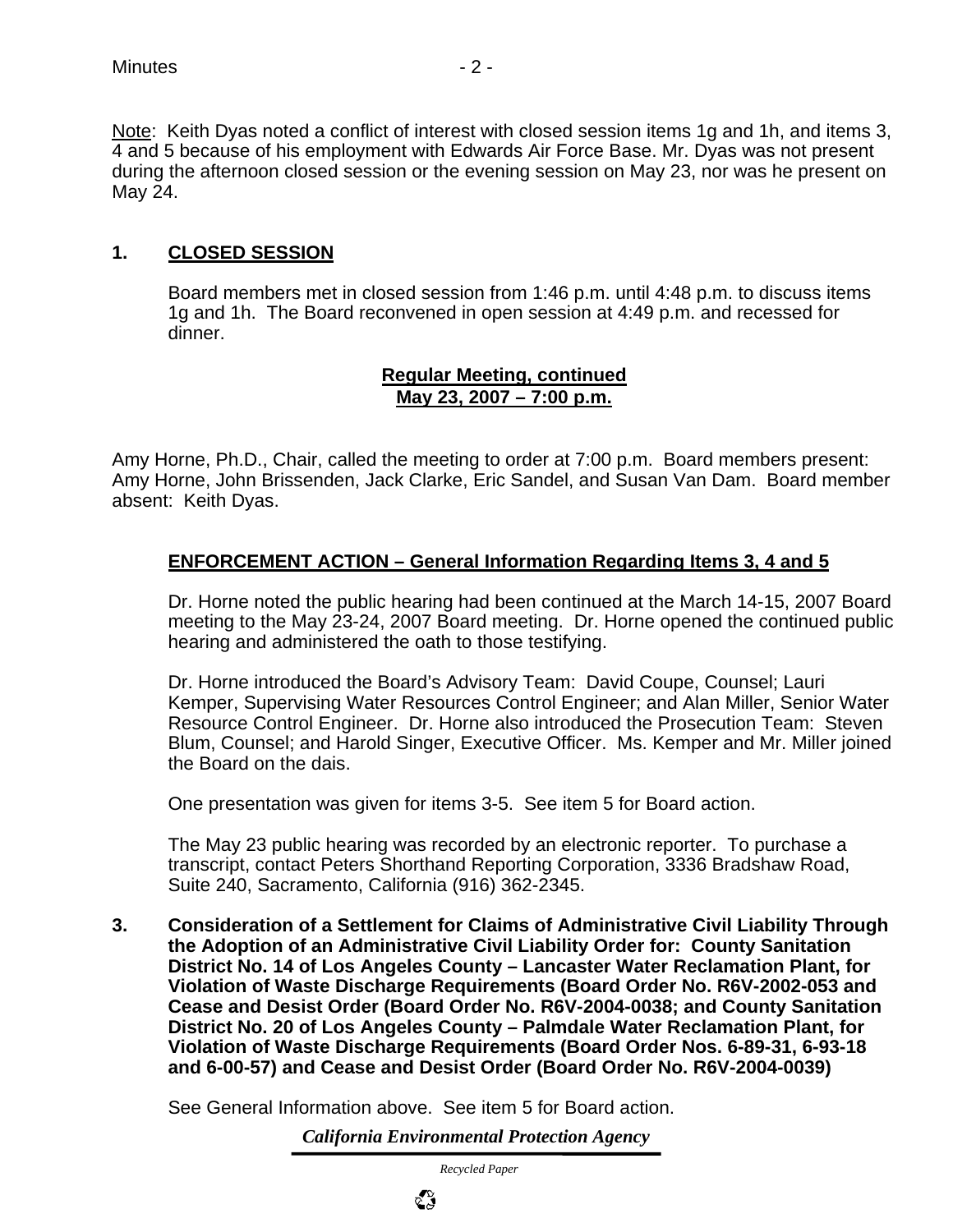**4.** *Public Hearing* **– Consideration of Amended Cease and Desist Order No. R6V-2004-0038-A01 for County Sanitation District No. 14 of Los Angeles County – Lancaster Water Reclamation Plant for Discharge and Threatened Discharge of Waste in Violation of Waste Discharge Requirements Contained in Board Order No. R6V-2002-053.** 

See General Information on page 2. See item 5 for Board action.

**5.** *Public Hearing* **– Consideration of Amended Cease and Desist Order No. R6V-2004-0039-A01 for County Sanitation District No. 20 of Los Angeles County – Palmdale Water Reclamation Plant for Discharge and Threatened Discharge of Waste in Violation of Waste Discharge Requirements Contained in Board Order No. 6-00-057.** 

 Harold Singer gave the staff presentation on behalf of the prosecution team. Harold Singer, Curt Shifrer, Laurent Meillier and Mike Plaziak answered questions from the Board and the Board's advisory team. Mr. Singer recommended the Board ratify the settlement by adopting the proposed Administrative Civil Liability Order and the two proposed Cease and Desist Orders.

 Addressing the Board: Steve Maguin and Ray Tremblay, County Sanitation Districts of Los Angeles; Curtis Paxton, Palmdale Water District; Eugene Nebeker, Nebeker Ranch; Alisha Semchuck, Antelope Valley Press.

 Board and advisory team members asked questions of Mr. Maguin, Mr. Tremblay, Dr. Nebeker, Mr. Coupe and Mr. Singer.

 There being no further questions or testimony, Dr. Horne closed the public hearing and the Board adjourned to closed session.

 The Board met in closed session from 9:18 p.m. to 9:49 p.m. to discuss items 1g and 1h. The Board reconvened in open session at 9:50 p.m.

 Following the closed session, Dr. Horne commented that although the Board liked the idea of a settlement, the Board was not unanimous in being able to support this settlement.

• **Motion:** Moved by Mr. Sandel and seconded by Mr. Brissenden, to continue the hearing to a future date to be held no later than July 2007; request the prosecution team to continue discussions and negotiations with the Districts to modify the proposed settlement to increase the amount of base liability above \$4 million, plus additional amounts to be paid if compliance is not achieved by final compliance dates in the revised cease and desist orders; and direct the advisory team to present Board-suggested changes to the late revisions.

Mr. Blum and Mr. Singer commented that the prosecution team might not be able to meet a continued public hearing date of no later than July 2007.

*California Environmental Protection Agency*

 *Recycled Paper*

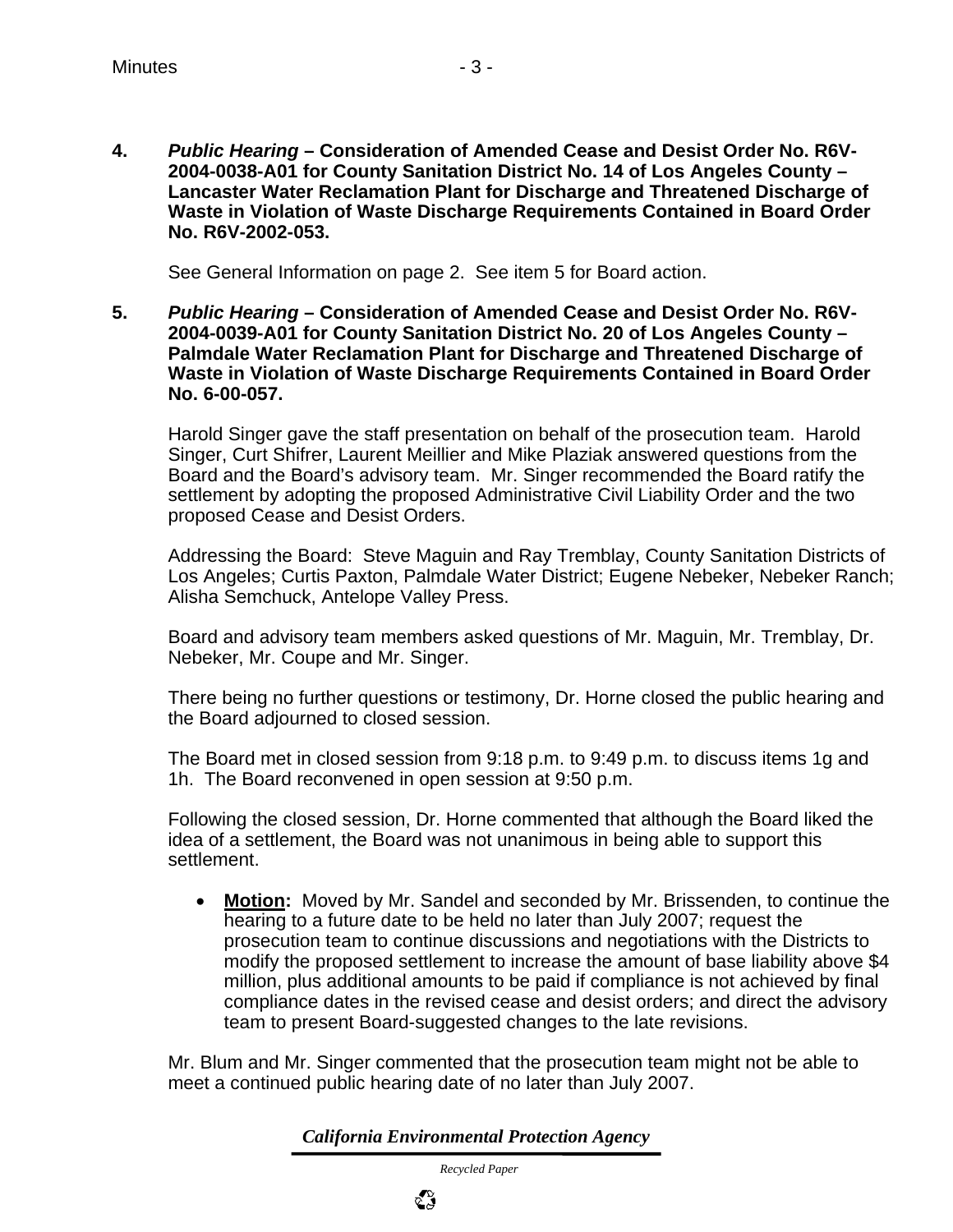Following discussion, Board members agreed to change the future hearing date from no later than July 2007, to as soon as possible. Mr. Singer noted he did not know what the District's response to the Board's action would be and asked the Board to direct him to provide them with a monthly progress report. The Board concurred.

• **Revised Motion:** Moved by Mr. Sandel and seconded by Mr. Brissenden, to continue the hearing to a future date to be held as soon as possible; request the prosecution team to continue discussions and negotiations with the Districts to modify the proposed settlement to increase the amount of base liability above \$4 million, plus additional amounts to be paid if compliance is not achieved by final compliance dates in the revised cease and desist orders; direct the advisory team to present Board-suggested changes to the late revisions; and request the Executive Officer to give a monthly progress report to the Board.

Dr. Horne asked for a roll call vote.

Voting yes: Mr. Brissenden Mr. Clarke Dr. Horne Mr. Sandel Mrs. Van Dam

Voting no: None.

• **Motion carried 5-0**.

Note: The evening meeting recessed at 10:05 p.m.

#### **Regular Meeting, continued May 24, 2007 – 8:30 a.m.**

Amy Horne, Ph.D., Chair, called the meeting to order at 8:30 a.m. Board members present: Amy Horne, John Brissenden, Jack Clarke, Eric Sandel, and Susan Van Dam. Board member absent: Keith Dyas.

# **8. PUBLIC FORUM**

No one addressed the Board during the Public Forum.

#### **2. MINUTES**

#### **Minutes of the Regular Meeting of April 11, 2007 in South Lake Tahoe**

• **Motion:** Moved by Mr. Brissenden, seconded by Mr. Clarke and **unanimously carried** to adopt the minutes as written.

*California Environmental Protection Agency*

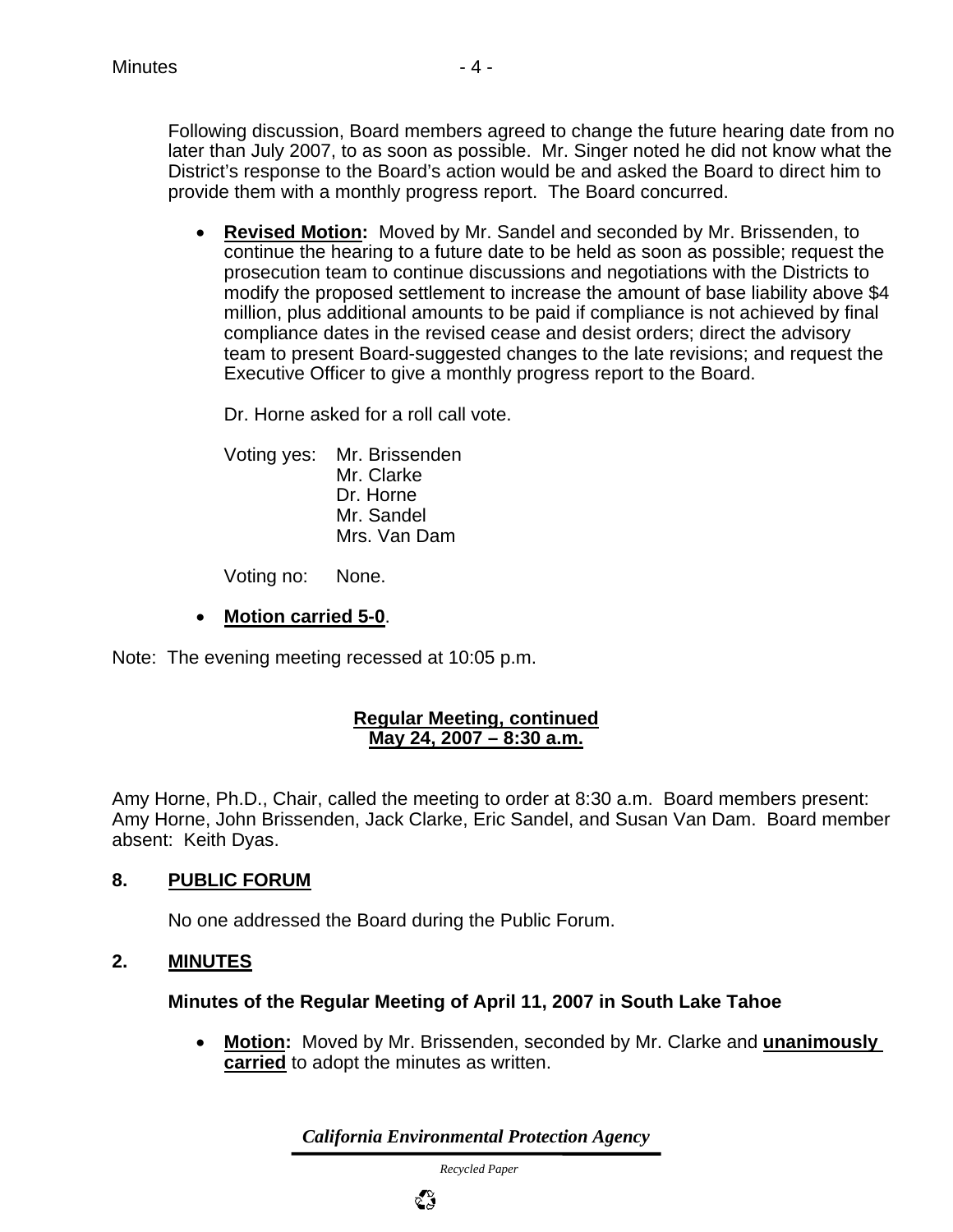# **OTHER BUSINESS**

### **9. Adoption of the Priority List for the Emergency, Abandoned, Recalcitrant (EAR) Account, Fiscal Year 2007-2008**

Mr. Singer noted that no negative comments had been received.

• **Motion:** Moved by Mr. Sandel, seconded by Mr. Brissenden and **unanimously carried** to adopt the Resolution as proposed.

# **6. Executive Officer's Report**

- Mr. Singer presented a Certificate of Appreciation award to Cindi Mitton. Mr. Singer thanked Ms. Mitton for serving as office manager in the Victorville office while performing her responsibilities as a unit supervisor and filling in for Mike Plaziak during his absence while on military assignment. Board members voiced appreciation to Ms. Mitton and thanked her for a job well done.
- Mr. Singer discussed items from the Executive Officer's written report for May 2007.
- Board members asked Mr. Singer to schedule a groundwater monitoring workshop.
- Mr. Singer discussed implementation of the work plan regarding injection wells in the Victor Valley. Mr. Clarke asked for a copy of the work plan.
- Mr. Singer gave a report regarding groundwater contamination in the City of Barstow related to an agricultural operation run by the City of Barstow. Sampling results have found 13 private wells above the MCL for nitrate. Water Board staff will be issuing an order to the City of Barstow requiring them to supply bottled water to homes with contaminated wells. Mr. Singer also noted staff previously issued a cease and desist order to the City of Barstow to prepare a new facilities plan for wastewater disposal and a request for a technical report under section 13267 of the Water Code asking for further delineation of the plume and submittal of a cleanup plan. Mr. Singer and Ms. Mitton answered questions from the Board.
- Mr. Singer noted staff will be revising the permit for the Victor Valley Wastewater Reclamation Authority (VVWRA). Mr. Singer noted VVWRA has historically used percolation ponds. Water Board staff is considering requiring new percolation ponds due to high levels of nitrate found in groundwater monitoring wells. Mr. Singer and Ms. Mitton answered questions from the Board.
- Bob Dodds recommended the Board hold a workshop regarding the assimilative capacity of groundwater basins to accept nitrates and other salt loadings. Board members concurred. Mr. Singer will schedule a workshop for a future meeting.

*California Environmental Protection Agency*